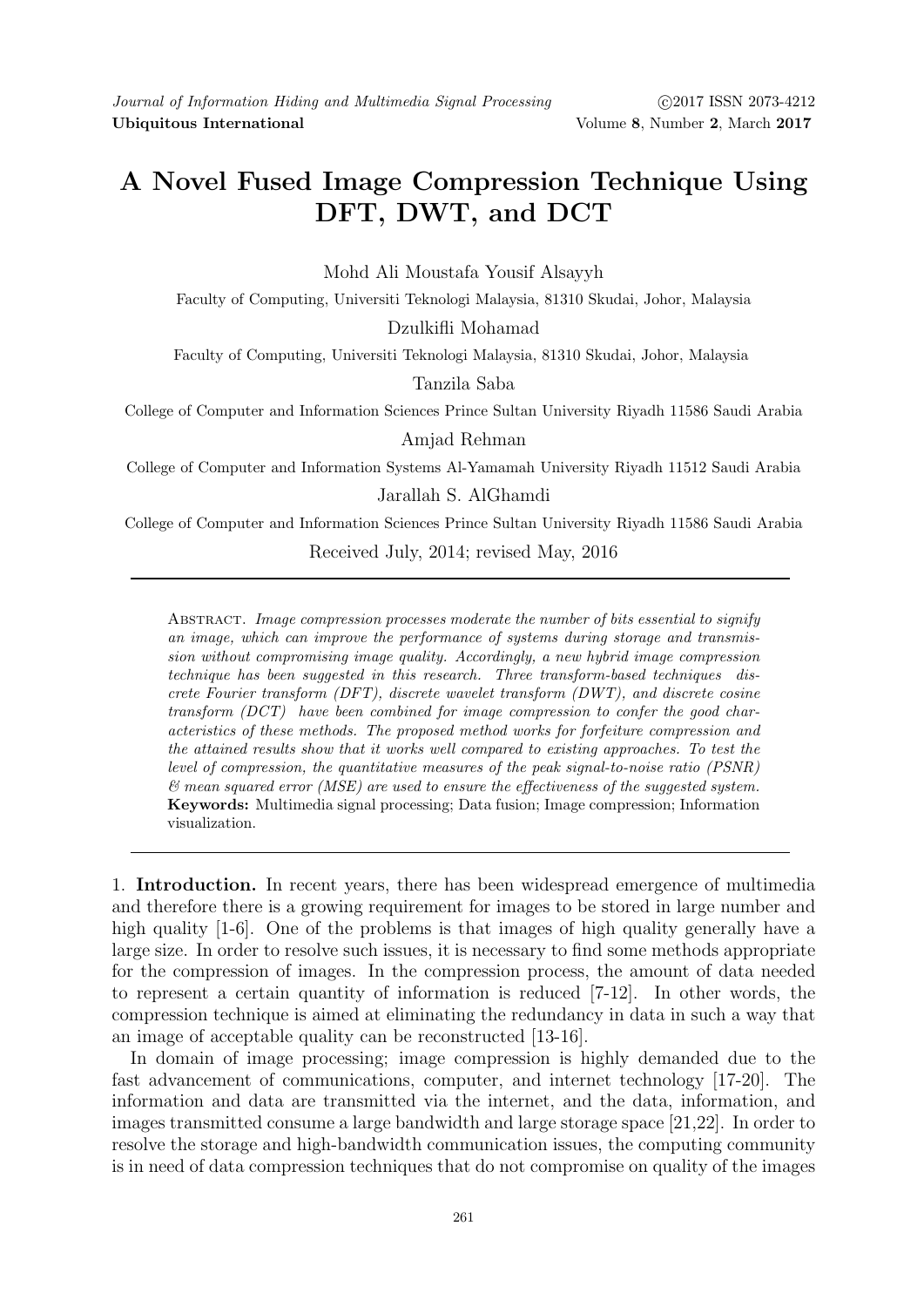[23, 24]. Additionally, image compression reduces the length of time required to direct images over the internet and lessens the size in bytes of the images [25-27].

Image compression techniques can be classified into two categories: lossy and lossless compression [28,29]. In the lossless compression method, the remodeled image is numerically duplicate of the original image. Losslessness is important in applications such as image archiving. The second type is lossy image compression, which is now used by most applications because it offers a higher compression ratio compared with lossless image compression [30, 31, 32].

The actual purpose of image compression is to use lowest number of bits without dropping necessary information in an image. Image compression is an important technology in digital communication and multimedia fields [33-36].

2. Research Background. Initially, Jasmine et al., [37] used wavelet and ridgelet to compress an image. Accordingly, the RGB image is altered to be a grayscale image and used the Gaussian filter to denoise it. Following denoising, Discrete Wavelet Transform (DWT) is applied to the denoised image and Finite Ridgelet Transform (FRT) is performed in order to obtain wavelet coefficients that result into a compressed and smaller image size. To obtain the original decompressed image, the opposite of FRT and DWT are applied. The result of the compressed image using the hybrid image compression methods do not cause to loss data [38]. Another method is proposed by Manisha et al., [39] to combine DWT and Discrete Cosine Transform (DCT) in order to lessen storage cost and transmission of image compression. Their method is of three stages; initially, transformation of RGB to luminancechrominance by applying compression process. Secondly, the image is decomposed with the use of DWT and haar transform which uses  $2x2$  adjacent pixels passes through four filters. Finally, the resultant image is reassembled with the 2D filters. Therefore their method worked better with images that have high compression ratio than the previous method. A novel compression technique was introduced by Delaunay et al., [40]. The technique incorporates tunable complexity rate distortion trade-off. When images size and resolution increase, a more capable technique is required. Earth observation satellites need compression techniques that have a low complexity.

Authors in [41] proposed image compression by redundancy reduction. This could achieve the compression of a basic JPEG by exploiting the individual significant function of MATLAB. The parts, where information loss cannot affect image clarity, compression of lossy technique has been castoff. In order to achieve image compression. Cho et al. [42] presented two compression methods based on Spatial Wavelet Analysis approach.

2.1. Discrete Fourier Transform. Discrete Fourier transform (DFT) transforms images into frequency domain from spatial domains. Additionally, Fourier transform is equally applicable to filtering, analysis, reconstruction  $\&$  compression of images as exhibited in fig. 1.

The given eq. (1) and eq. (2) could be used to calculate the DFT.

$$
X_k = \sum_{n=0}^{N-1} x_n e^{-j2\pi k n/N} \ k = 1, 2, ..., N
$$
 (1)

$$
X_n = \frac{1}{N} \sum_{k=0}^{N-1} x_k e^{j2\pi k n/N}
$$
\n(2)

The Fourier transformation is a basic approach to transfer signals from the spatial dimension into the frequency dimension. The FFT is an alternative approach for calculating DFT and produces results at same accuracy as compared to other available approaches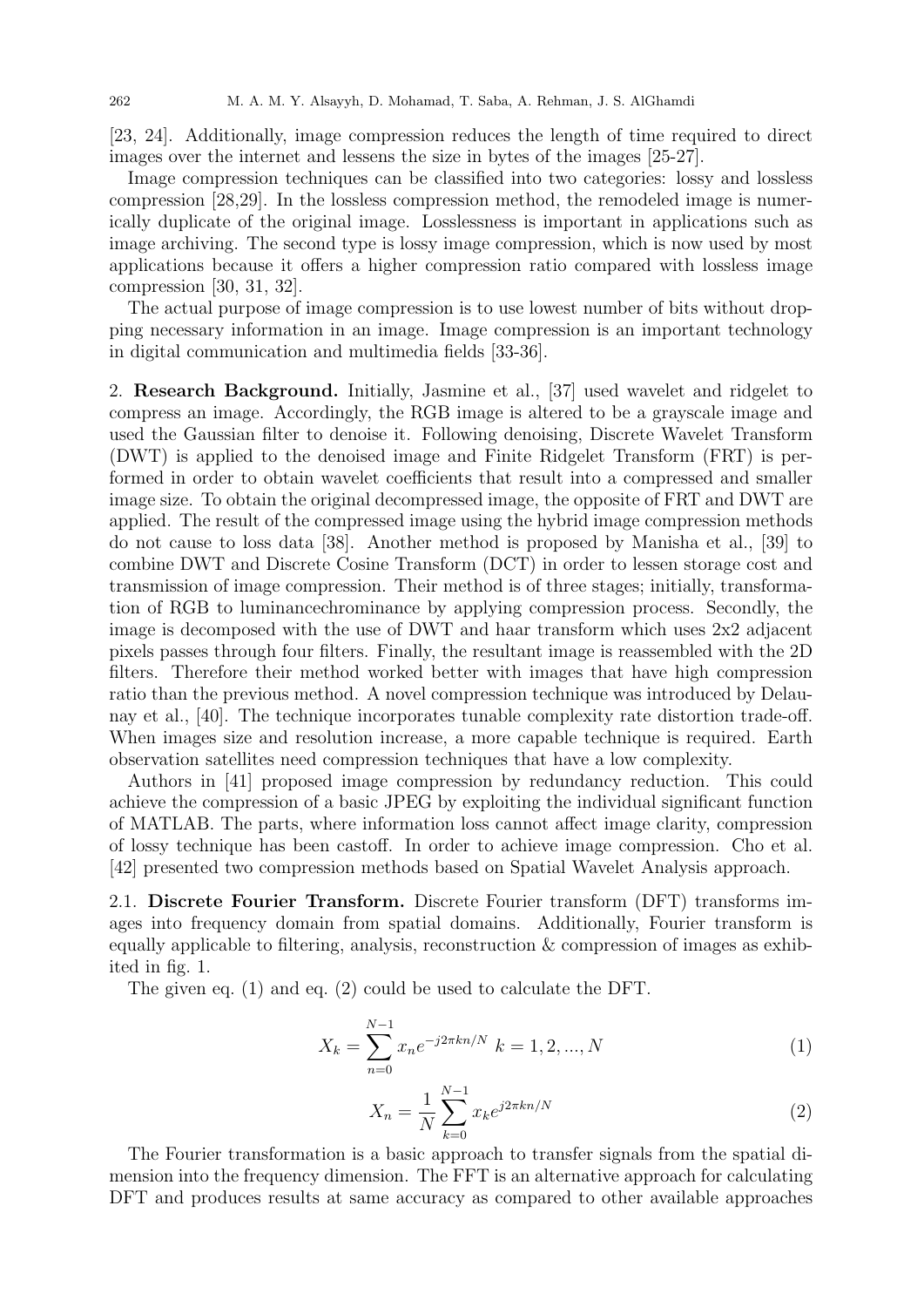

FIGURE 1. Fourier transform of the signal

but at minimum computational cost. The fig. 2 exhibit the DFT process. Initially, DFT is applied to the original image and is divided into two different sets. The first is the real image and the second is the imaginary image as exhibited in fig. 2. Finally, to reconstruct the original image inverse DFT is applied.



Figure 2. Image compression using DFT

2.2. Discrete Wavelet Transform. DWTis a multi-resolution decomposition technique that could be used to analyse images and signals. Multi-resolution analysis is performed by means of high-pass filters (wavelets) and low-pass filters (scaling functions). There are two types of pass-filter which are, high pass-filter (wavelets) and low pass-filter (scaling functions). In the first one, wavelets, the signal usually divided into two signals, and it need a high frequency transformation to guarantee the best results.

2.3. Discrete Cosine Transform. The original image in the (JPEG) algorithm is segmented into  $(8 \times 8)$  or  $(16 \times 16)$  blocks. The 2DDCT is calculated for each single block. Then the DCT coefficients are quantized, encoded, and sent. The JPEG receiver deciphers the quantized DCT.coefficients, calculates the 2D-DCT of each block, and then puts the blocks back together in one image. The 2D-DCT is expressed in equation 3:

The 2D-DCT is expressed in eq. (3).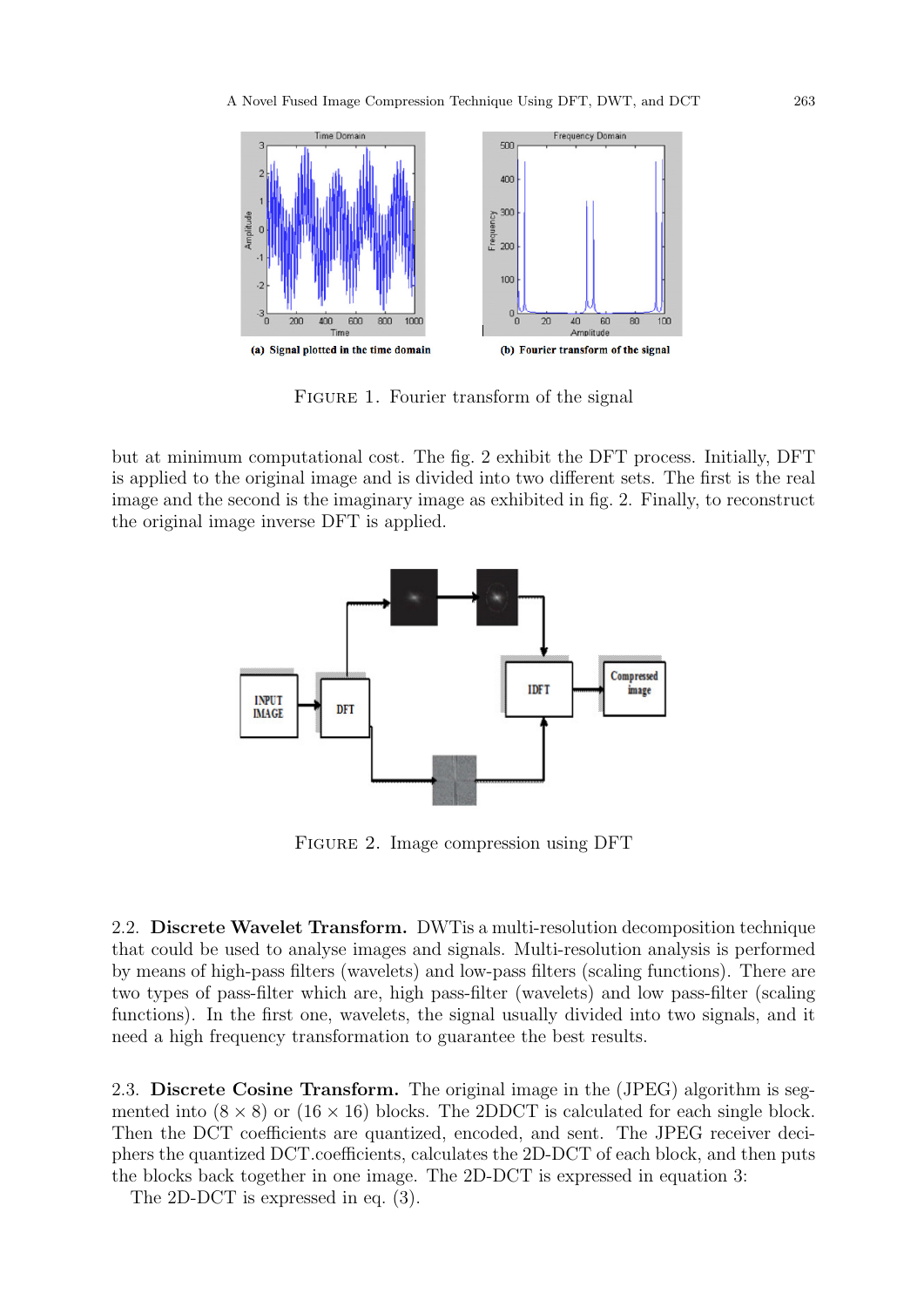

Figure 3. Image Compression using DWT



Figure 4. 2D-DCT approach

$$
B_{pq} = \alpha_p \alpha_q \sum_{m=0}^{M-1} \sum_{n=0}^{N-1} A_{mn} \cos \frac{\pi (2m+1)p}{2M} \cos \frac{\pi (2n+1)q}{2N}, 0 \le p \le M-1; 0 \le q \le N-1
$$
  

$$
\alpha_p = \left\{ \frac{1/\sqrt{M}}{\sqrt{2/M}}, p = 0, 1 \le p \le M-1 \right\}
$$
  

$$
\alpha_p = \left\{ \frac{1/\sqrt{N}}{\sqrt{2/N}}, q = 0, 1 \le q \le N-1 \right\}
$$
  
(3)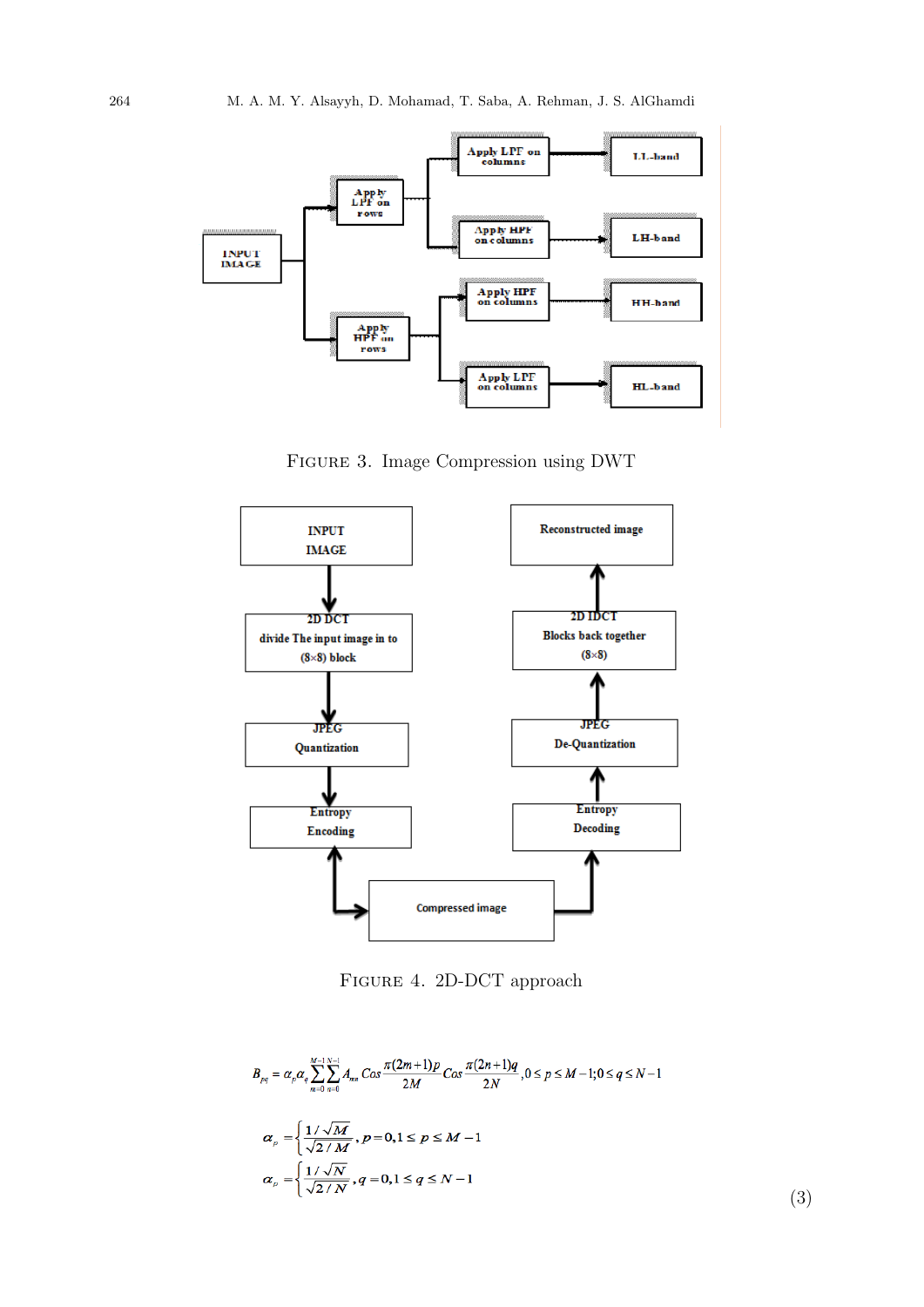The DCT is an invertible transform whose inverse is given in eq. (4).

$$
A_{mn} = \sum_{p=0}^{M-1}\sum_{n=0}^{N-1} \alpha_p \alpha_q B_{pq} \cos \frac{\pi (2m+1)p}{2M} \cos \frac{\pi (2n+1)q}{2N}, 0 \le m \le M-1; 0 \le n \le N-1
$$

$$
\alpha_p = \left\{ \frac{1/\sqrt{M}}{\sqrt{2/M}}, p = 0, 1 \le p \le M - 1 \right\}
$$
  

$$
\alpha_p = \left\{ \frac{1/\sqrt{N}}{\sqrt{2/N}}, q = 0, 1 \le q \le N - 1 \right\}
$$
  
(4)

The equation of the inverse DCT is presented in eq. (5).

$$
\alpha_p \alpha_q = \cos \frac{\pi (2m+1)p}{2M} \cos \frac{\pi (2n+1)q}{2N}, 0 \le p \le M-1; 0 \le q \le N-1
$$
\n(5)

3. Proposed Fused Image Compression Approach (DFT-DWT-DCT). Initially, DFT has been applied on the original input image. During the DFT process, a low pass filter and a high pass filter have been used on real and imaginary parts of the DFT. Thus it is better to retain only the real parts of the Fourier converted image. In the next step, DWT has been applied to the Fourier transformed image. During the DWT process, a low pass filter has been applied to the rows and a low pass filer has been applied to the columns in the previous step so that the LL band could be obtained from the DWT process. DCT has been applied to the LL band on the wavelet transformed image. As we have already applied DWT, consequently, it decreases the actual image size to the desired level while retaining the original quality of the image. In DCT, the image is first divided into background and foreground based on edges and then the input image is further subdivided into  $8 \times 8$  blocks so that  $8 \times 8$  DCT can be applied to blocks of  $8 \times 8$ . Then the DCT coefficients for every single block can be calculated. During the DCT process, it is also necessary to apply quantization to the DCT coefficients. Thus a quantization table has been used for this purpose. Based on a threshold value selected experimentally, low quantized values can be discarded and the remaining values can be compressed by using an entropy encoder. Thus the proposed method hybridizes three different methods of compression. DWT applies compression by decreasing the size at every level of decomposition and then DCT also performs well for compression of the image. The DCT coefficient contains the maximum frequency to retain the quality of the image. Thus this fused process performs well compared to the original single standalone methods. In the proposed method, compression is applied at three different levels, so it introduces more compression while retaining the quality of the image. The pseudo-code of the suggested method is as such

The architecture of the proposed system is presented in fig. 5.

4. Results and Discussion. The two most general techniques that are applied to evaluate the quality of the compressed image and are presented as:

$$
PSNR = 10lg\left(\frac{255^2}{MSE}\right) \tag{6}
$$

$$
MSE = \frac{1}{M \times N} \sum_{i=1}^{M} \sum_{j=1}^{N} (\delta(i,j))^2
$$
 (7)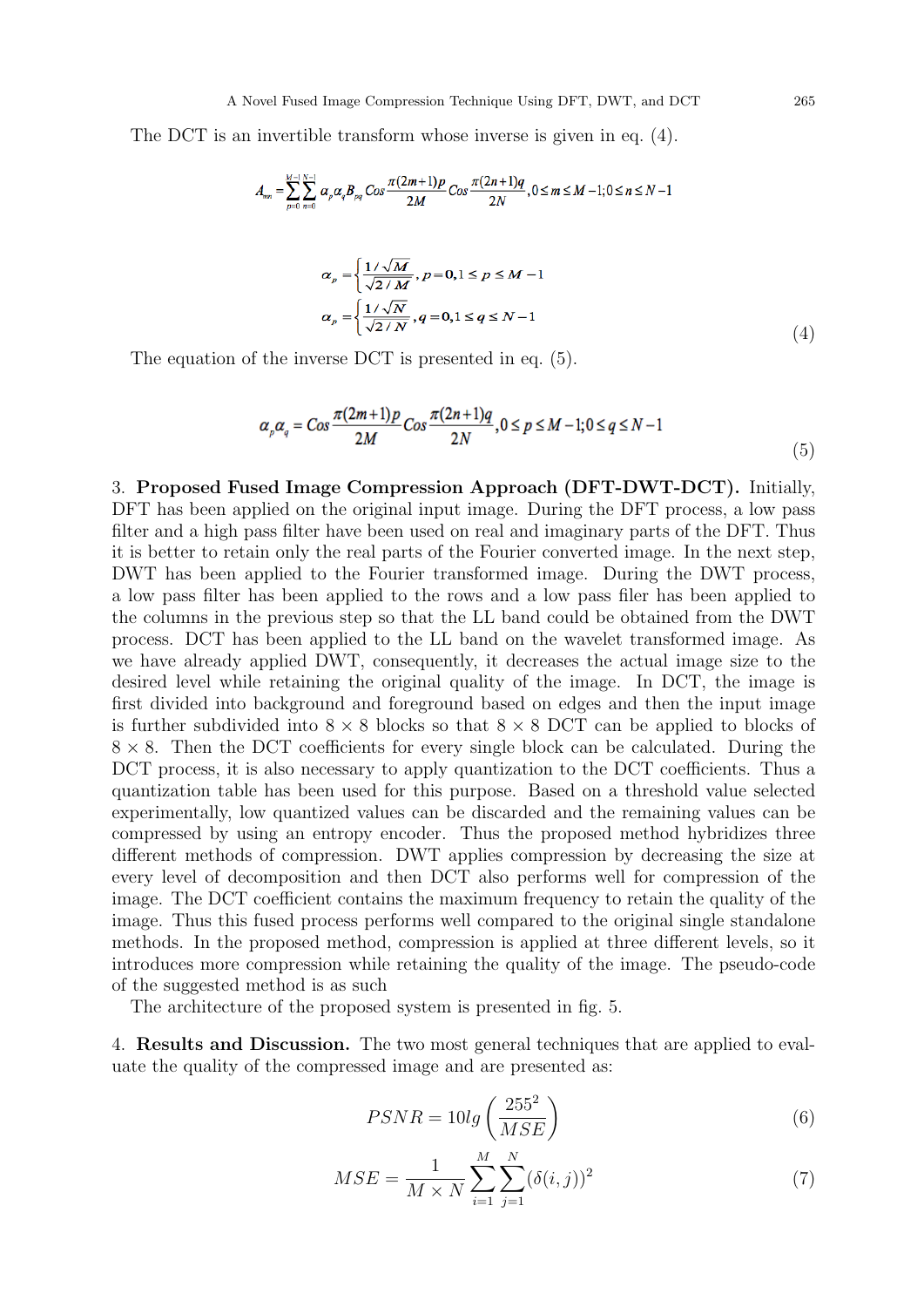

FIGURE 5. Hybrid image compression approach

The proposed image fusion algorithm composed of the following steps

- Step 1. Introduce the original image to be compressed
- Step 2. Start the DFT processor

Step 3. Start the DWT processor

Step 4. Implement low pass filters on rows

Step 5. Implement low pass filter on columns attained in the just previous step,

generating the LL-band

Step 6. Start the DCT processor

Step 7. Divide the input image into background and foreground based on edges

**Step 8.** Subdivide the input image into  $8 \times 8$  blocks

Step 9. Find the DCT coefficients for every single block

Step 10. Quantization

Step 11. Quantize the DCT coefficients based on the quantization table

Step 12. Discard the lower quantized values depending on the threshold value selected by the selector

Step 13. Compress the remaining quantized values using the entropy encoder.



FIGURE 6. Decompressed image using DCT algorithm

$$
\delta(i,j) = [a(i,j) - \hat{a}(i,j)]\tag{8}
$$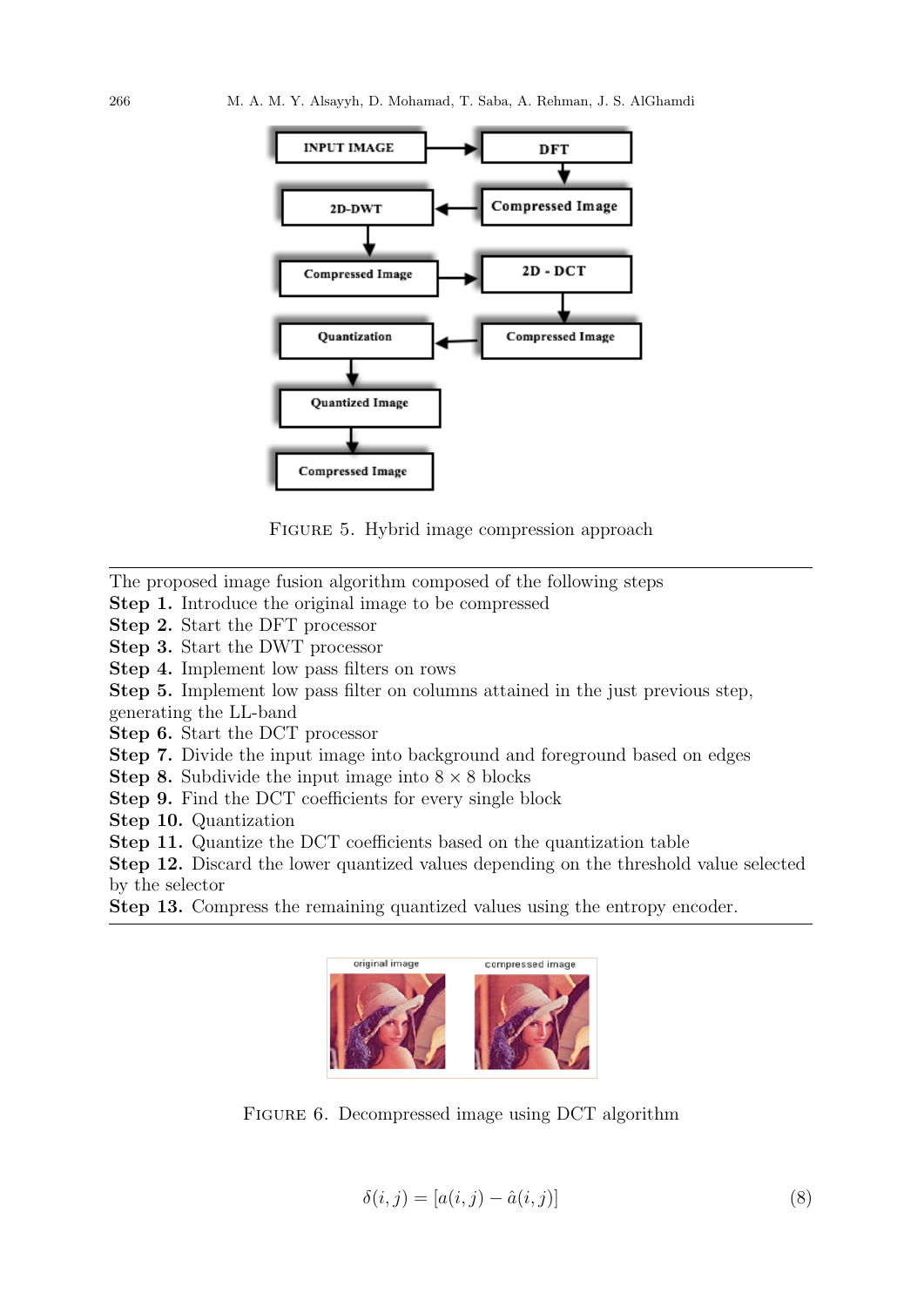

Figure 7. Decompressed image using DWT algorithm



Figure 8. Decompressed image using DFT algorithm

The (i,j)represent the current pixel position,  $a(i,j) \& \hat{a}(i,j) \&$  are represent the original & compressed images respectively; M, N stand for height & width of the image.

This section presents individual performance of DFT,DWT,DCT, and the fused scheme applications to the input image. fig. 6, fig. 7, fig. 8 and fig. 9 show the decompressed imagesobtained with the use of the DCT, DWT, DFT, and hybrid algorithms, respectively. fig. 10 shows the PSNR and MSE values obtained when the DFT, DWT, DCT, and hybrid algorithms are applied to the image Lena. table 1 lists the compression ratios of the DFT, DWT, DCT, and hybrid algorithms.

To test the effectiveness of the hybrid DFT-DWT-DCT algorithm compared to the standalone DFT, DWT, and DCT algorithms, the proposed approach is implemented in Matlab. The image Lena was applied to validate the effectivenessand productivity of the hybrid DFT-DWT-DCT algorithm and to compare itbythe standalone DFT, DCT, and DWT algorithms.



Figure 9. Decompressed image using hybrid algorithm (DFT-DWT-DCT)

The proposed fused image compression is implemented. The hybrid compression technique confers the advantages of all three of the techniques, DFT, DWT, and DCT, but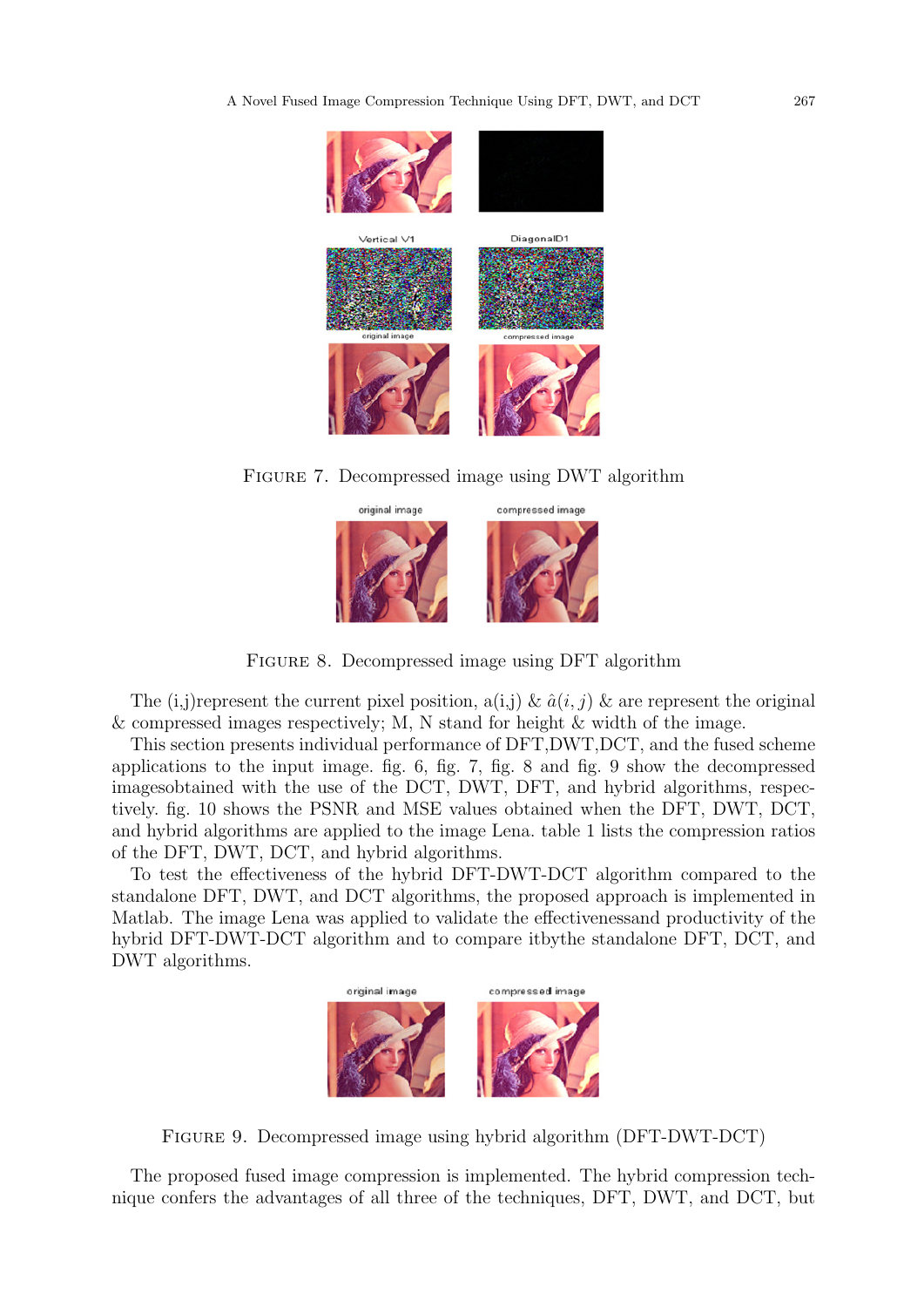|                                                    | Image | <b>PSNR</b><br>value | <b>MSE</b> value |
|----------------------------------------------------|-------|----------------------|------------------|
| Original<br>image                                  |       |                      |                  |
| DFT algorithm<br>(reconstructed image)             |       | 41.5118              | 4.5909           |
| DCT algorithm<br>(reconstructed image)             |       | 37.1711              | 12.4730          |
| <b>DWT</b> algorithm<br>(reconstructed image)      |       | 46.1013              | 1.5957           |
| Proposed hybrid<br>system<br>(reconstructed image) |       | 83.6914 2.7793       |                  |

Figure 10. Hybrid Image Compression Results

Table 1. Compression Ratios of Various Algorithms

| Algorithm name    |     | Original size (kb) Compressed size (kb) Compression ratio |      |
|-------------------|-----|-----------------------------------------------------------|------|
| <b>DFT</b>        | 462 | 36                                                        | 13:1 |
| <b>DWT</b>        | 462 | 45.1                                                      | 10:1 |
| <b>DCT</b>        | 462 | 44.2                                                      | 10:1 |
| Proposed Approach | 462 | 15.8                                                      | 29:1 |

the quality of the image after decompression with DCT, DWT,and DFT alone is not as good as that achieved by the fusion. The hybrid algorithm produces a decompressed image similar to the original image.The performances of the DFT, DWT, DCT, and fused image compression algorithms were analysed by considering the PSNR, MSE, and compression ratio (CR). The PSNR value of fused image compression was 83.6914, which was much better than the PSNR values obtained by DCT,DWT, and DFT. The proposed fused method also achieved a high CR compared with the other algorithms,and the good results obtained show that the proposed fused system performs better in terms of PSNR and MSE values, with a large CR compared to the standalone DFT, DWT, and DCT algorithms.

5. Conclusion. This paper has presented a fused approach for image compression at a very low bit rate using a combination of three algorithms: DFT, DWT, and DCT. This work additionally featured with compression quality and preserving good quality of the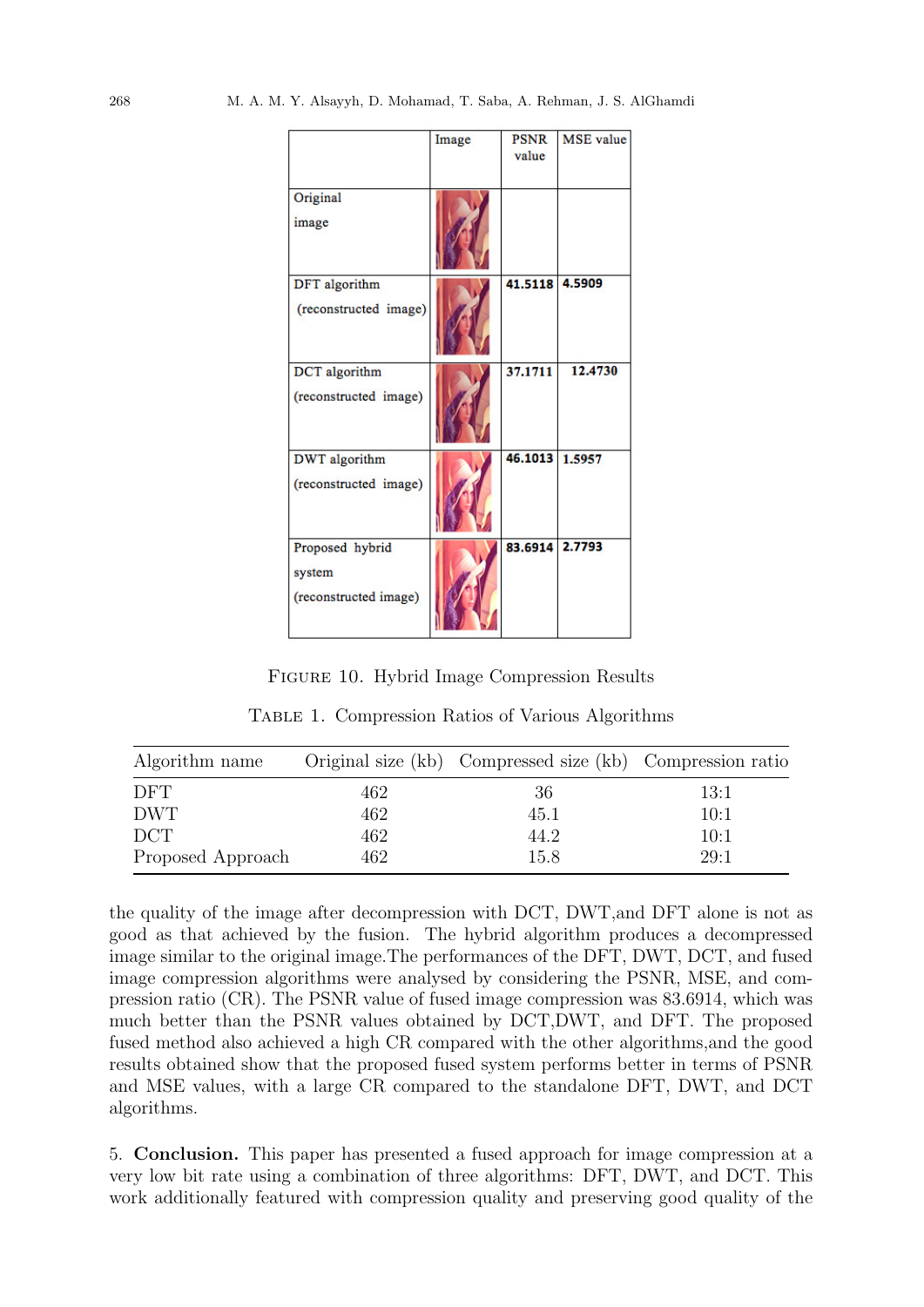reconstructed images at the same time. PSNR and MSE are computed to guarantee the performance of the system. Finally, the compression results thus obtained from proposed approach are compared with the state of the art and it is evaluated that the proposed fusion produced promising results in the state of the art.

Acknowledment. Authors are thankful to RTC Prince Sultan University Riyadh 11586 Saudi Arabia for providing special equipment to conduct this research.

## REFERENCES

- [1] A. M. Ahmad, G. Sulong, A. Rehman, M. H. Alkawaz, T. Saba, Data Hiding Based on Improved Exploiting Modification Direction Method and Huffman Coding, Journal of Intelligent Systems, vol. 23, no. 4, pp. 451-459, 2014, doi. 10.1515 jisys-2014-0007
- [2] Z. S. Younus, D. Mohamad, T. Saba, M. H. Alkawaz, A. Rehman, M.Al-Rodhaan, A. Al-Dhelaan. Content-based image retrieval using PSO and k-means clustering algorithm, Arabian Journal of Geosciences, vol. 8, no.8 , pp. 6211-6224, 2015, doi. 10.1007/s12517-014-1584-7
- [3] S. Soleimanizadeh, D. Mohamad, T. Saba,A. Rehman, Recognition of partially occluded objects based on the three different color spaces (RGB, YCbCr, HSV), 3D Research, vol. 6, no. 3, pp. 1-10, 2015, doi. 10.1007/s13319-015-0052-9.
- [4] A. Rehman, and T. Saba, An intelligent model for visual scene analysis and compression, International Arab Journal of Information Technology, vol. 10, no. 13, pp. 126-136, 2013.
- [5] A. H. Basori, M. H. Alkawaz, T. Saba, A. Rehman, An overview of interactive wet cloth simulation in virtual reality and serious games, Computer Methods in Biomechanics and Biomedical Engineering: Imaging & Visualization, 2016, doi. 10.1080/21681163.2016.1178600
- [6] M. S. Fadhil, M. H. Alkawaz, A. Rehman, T. Saba, Writers identification based on multiple windows features mining, 3D Research, vol. 7, no. 1, pp. 1-6, 2016, doi.10.1007/s13319-016-0087-6
- [7] N.A. Husain, , Rahim, MSM Rahim., A.R. Khan, M. Al-Rodhaan, A. Al-Dhelaan, T. Saba, Iterative adaptive subdivision surface approach to reduce memory consumption in rendering process (IteAS), Journal of Intelligent & Fuzzy Systems, vol. 28, no. 1, pp. 337-344, 2015, doi. 10.3233/IFS-14130,
- [8] M. S. M. Rahim, SAM Isa, A. Rehman, T. Saba Evaluation of adaptive subdivision method on mobile device, 3D Research vol. 4, no. 4, pp. 1-10, 2013, doi:10.1007/3DRes.02(2013)4
- [9] T. Saba, A. Rehman, A. Al-Dhelaan, M. Al-Rodhaan, Evaluation of current documents image denoising techniques: a comparative study , Applied Artificial Intelligence, vol.28, no. 9, pp. 879-887, 2014, doi. 10.1080/08839514.2014.954344
- [10] Z. Al-Ameen, G. Sulong, A. Rehman, A. Al-Dhelaan,T. Saba, Al-Rodhaan, M. An innovative technique for contrast enhancement of computed tomography images using normalized gamma-corrected contrast-limited adaptive histogram equalization, Eurosip Journal on Advances in Signal Processing, vol. 32, 2015, doi:10.1186/s13634-015-0214-1
- [11] J. W. J. Lung, M. S. H. Salam, A. Rehman, M. S. M Rahim, T. Saba, Fuzzy phoneme classification using multi-speaker vocal tract length normalization, IETE Technical Review, vol. 31, no. 2, pp. 128-136, 2014, doi. 10.1080/02564602.2014.892669
- [12] T. Saba, A. Rehman, G. Sulong, An intelligent approach to image denoising, Journal of Theoretical and Applied Information Technology, vol. 17, no. 2, pp. 32-36, 2010.
- [13] A. Rehman, F. Kurniawan, T. Saba, An automatic approach for line detection and removal without smash-up characters, The Imaging Science Journal, vol. 59, no. 3, pp. 177-182, 2011, doi. 10.1179/136821910X12863758415649
- [14] A. Rehman, S. Alqahtani, A. Altameem, T. Saba, Virtual machine security challenges: case studies, International Journal of Machine Learning and Cybernetics ,vol. 5, no. 5, pp. 729-742, 2014, doi. 10.1007/s13042-013-0166-4.
- [15] T. Saba, A. Rehman, G. Sulong, Cursive script segmentation with neural confidence, International Journal of Innovative Computing and Information Control (IJICIC), vol. 7, no. 7, pp. 1-10, 2011.
- [16] Nodehi, A. Sulong, G. Al-Rodhaan, M. Al-Dhelaan, A., Rehman, A. Saba, T. Intelligent fuzzy approach for fast fractal image compression, EURASIP Journal on Advances in Signal Processing, 2014, doi. 10.1186/1687-6180-2014-112.
- [17] Norouzi, A. Rahim, MSM, Altameem, A. Saba, T. Rada, A.E. Rehman, A. and Uddin, M. Medical image segmentation methods, algorithms, and applications IETE Technical Review, vol.31, no.3, pp. 199-213, 2014, doi. 10.1080/02564602.2014.906861.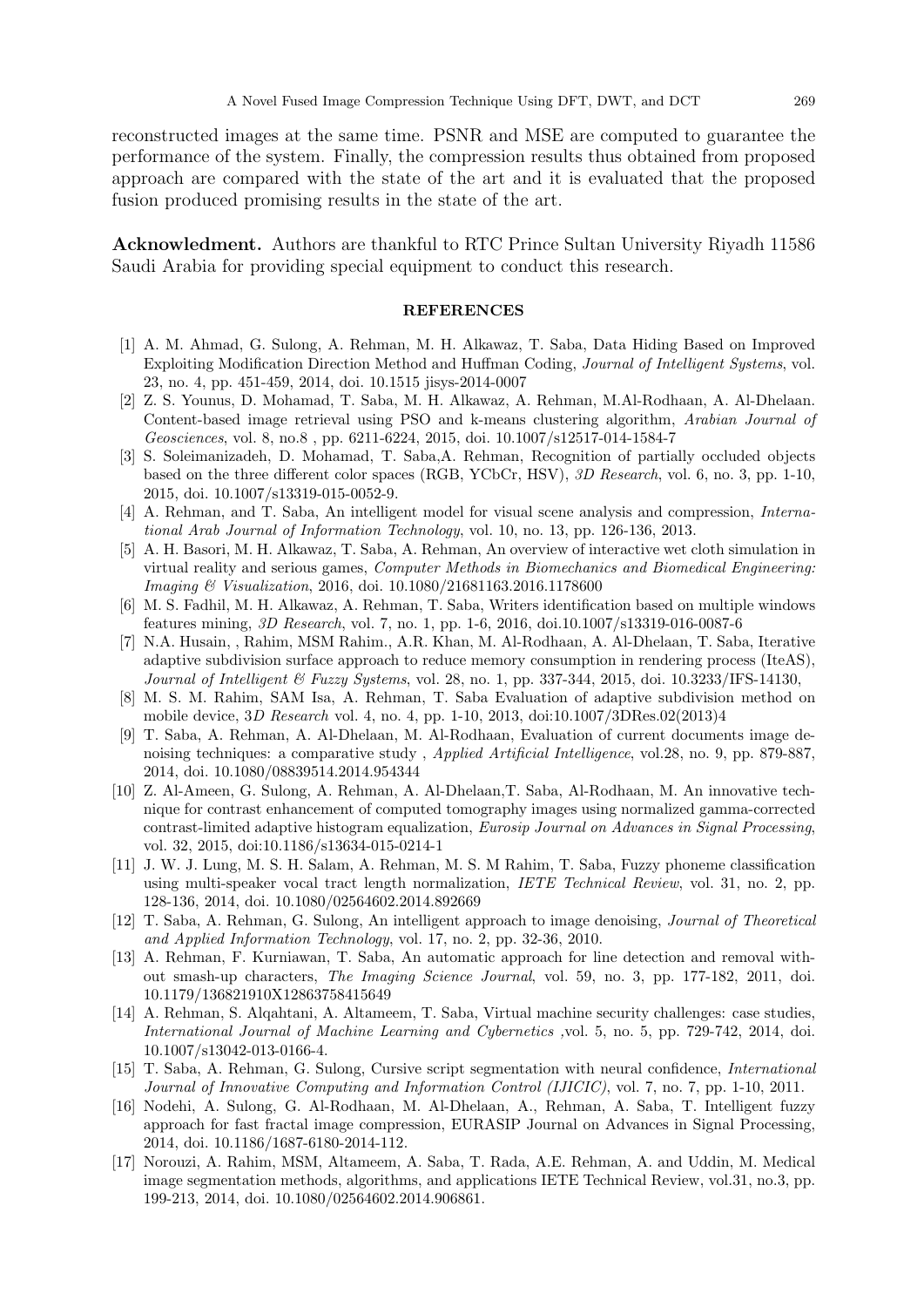- [18] Harouni, M., Rahim,MSM., Al-Rodhaan,M., Saba, T., Rehman, A., Al-Dhelaan, A. Online Persian/Arabic script classification without contextual information, The Imaging Science Journal, vol. 62, no.8, pp. 437-448, 2014, doi. 10.1179/1743131X14Y.0000000083
- [19] Joudaki, S. Mohamad, D. Saba, T. Rehman, A. Al-Rodhaan, M. Al-Dhelaan, A. Vision-based sign language classification: a directional Review, IETE Technical Review, Vol.31 , no.5, pp. 383-391, 2014, doi. 10.1080/02564602.2014.961576
- [20] Saba T, Al-Zahrani S, Rehman A. Expert system for offline clinical guidelines and treatment Life Sci Journal 2012; vol. 9, no. 4, pp. 2639-2658, 2012.
- [21] M. Mundher, D. Muhamad,A. Rehman, T. Saba, F. Kausar, Digital watermarking for images security using discrete slantlet transform, *Applied Mathematics and Information Sciences*, vol 8, no.6, pp. 2823-2830, 2014, doi.10.12785/amis/080618.
- [22] Meethongjan, K. Dzulkifli, M. Rehman, A., Altameem, A., Saba, T. An intelligent fused approach for face recognition, *Journal of Intelligent Systems*, vol. 22, no.2, pp. 197-212, 2013, doi. 10.1515/jisys-2013-0010,
- [23] Rehman, A. and Saba, T. Off-line cursive script recognition: current advances, comparisons and remaining problems, Artificial Intelligence Review, vol. 37, no.4, pp.261-268. 2012, doi. 10.1007/s10462- 011-9229-7.
- [24] Saba, T., Rehman, A., and Sulong, G. Improved statistical features for cursive character recognition International Journal of Innovative Computing, Information and Control (IJICIC), vol. 7, no.9, pp. 5211-5224, 2011.
- [25] Muhsin; Z.F. Rehman, A.; Altameem, A.; Saba, A.; Uddin, M. Improved quadtree image segmentation approach to region information the *imaging science journal*, vol. 62, no.1, pp. 56-62, 2014, doi. http://dx.doi.org/10.1179/1743131X13Y.0000000063.
- [26] Neamah, K. Mohamad, D. Saba, T. Rehman, A. Discriminative features mining for offline handwritten signature verification,  $3D$  Research, vol. 5, no. 3, 2014, doi.  $10.1007 \text{/} s13319 \text{-} 013 \text{-} 0002 \text{-} 3$
- [27] Rehman, A. and Saba, T. Document skew estimation and correction: analysis of techniques, common problems and possible solutions Applied Artificial Intelligence, vol. 25, no 9, pp. 769-787, 2014, 2011, doi. 10.1080/08839514.2011.607009
- [28] Saba, T. Rehman, A. Elarbi-Boudihir, M. Methods And Strategies On Off-Line Cursive Touched Characters Segmentation: A Directional Review, Artificial Intelligence Review vol. 42, no. 4, pp. 1047-1066. 2014, doi 10.1007/s10462-011-9271-5
- [29] Al-Turkistani, H. and Saba, T. Collective Intelligence for Digital Marketing, Journal of Business and Technovation, vol.3, no.3, pp. 194-203, 2015.
- [30] Elarbi-Boudihir, M. Rehman, A. and Saba, T. Video motion perception using optimized Gabor filter. International Journal of Physical Sciences, vol. 6, no.12, pp. 2799-2806, 2011.
- [31] Haron,H. Rehman, A. Wulandhari, L.A. Saba, T. Improved vertex chain code based mapping algorithm for curve length estimation, Journal of Computer Science, vol. 7, no. 5, pp. 736-743, 2011, doi. 10.3844/jcssp.2011.736.743.
- [32] Selamat, A. Phetchanchai, C. Saba, T. Rehman, A. Index financial time series based on zigzagperceptually important points, Journal of Computer Science, vol. 6, no.12, pp. 1389-1395, 2010, doi. 10.3844/jcssp.2010.1389.1395
- [33] Rehman, A. and Saba, T. Neural network for document image preprocessing, Artificial Intelligence Review, vol.42, no. 2, pp. 253-273, 2014, doi. 10.1007/s10462-012-9337-z.
- [34] T.Saba and A. Rehman. Effects of artificially intelligent tools on pattern recognition, International Journal of Machine Learning and Cybernetics, vol. 4, pp. 155-162, 2012, doi. 10.1007/s13042-012-0082-z.
- [35] T. Saba Pixel intensity based cumulative features for moving object tracking (MOT) in darkness, 3D Research, vol. 7 , no. 10, pp.1-6, 2016, doi: 10.1007/s13319-016-0089-4
- [36] Rehman, A. and Saba, T. Features extraction for soccer video semantic analysis: current achievements and remaining issues, *Artificial Intelligence Review*, vol. 41, no.3, pp. 451-461, 2014, doi: 10.1007/s10462-012-9319-1.
- [37] K. Prasanthi Jasmine, P. Rajesh Kumar and K. Naga Prakash, An EffectiveTechnique to Compress Images through Hybrid Wavelet-RidgeletTransformation, International Journal of Engineering Research and Applications (IJERA), vol. 2, no. 4, pp. 19491954, JulyAugust 2012.
- [38] Reny Catherin L, Thirupurasunthari P,Sherley Arcksily Sylvia A, Sravani Kumari G,Joany R.M and N.M. Nandhitha, A Survey on Hybrid Image Compression Techniques for Video Transmission,International Journal of Electronics and Communication Engineering, vol. 6, no. 3 , pp. 217224, 2013